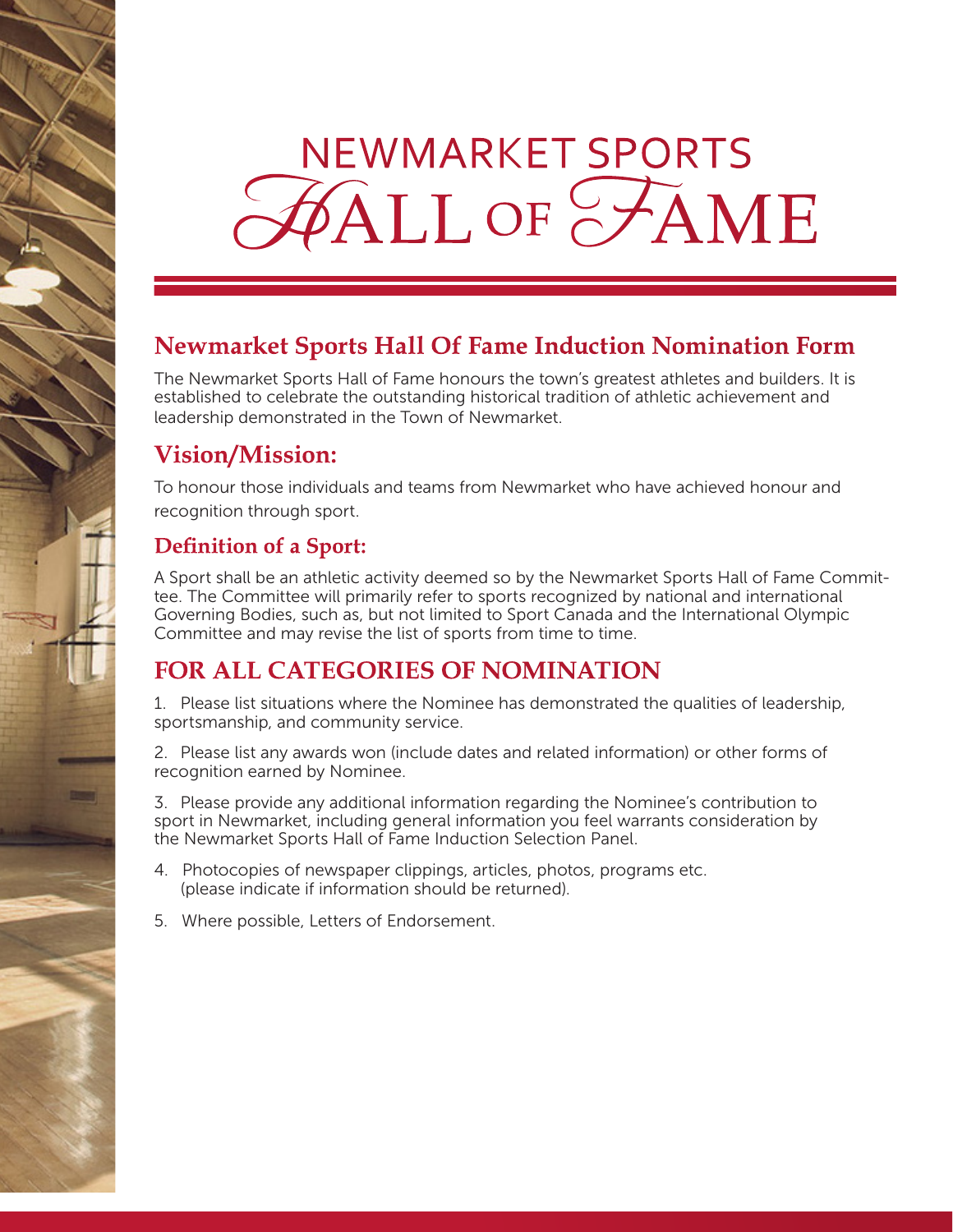## **CATEGORY, CRITERIA & REQUIREMENTS**

**ATHLETE -** i) demonstrated outstanding achievement in their athletic field of endeavour.

**TEAM -** ii) compiled an outstanding record of wins and or championships.

**BUILDER -** Demonstrated outstanding service to the sporting community of Newmarket over a period of years in sports via:

i) Contribution to sport in Newmarket through leadership; OR

ii) Having been active in capacities serving sport, such as: coach, organizer, official, or manager;

#### **ELIGIBILITY FOR NOMINEES**

- **1.0** A recipient must have direct connection to Newmarket as defined by the following criteria:
- **1.1** Was born in Newmarket; and/or
- **1.2** Was raised or spent their formative years participating in sport in Newmarket
- **1.3** Achieved athletic prominence in local, provincial, national and international sport
- **1.4** Fostered pride in sports within Newmarket and brought honour and recognition to Newmarket.
- **2.0** A recipient may be inducted to the Newmarket Sports Hall of Fame in one of three categories: Athlete, Team, or Builder.
- **3.0** must have been out of competition in their acknowledged sports for a minimum of three years. (not applicable for builder).
- **4.0** Not applicable to builder
- **5.0** Can change at discretion of NSHOF Committee.

#### **CONTACT INFORMATION FOR NOMINATOR**

#### **(THIS INFORMATION MUST BE PROVIDED)**

| Name <sup>.</sup>         | Address:           |              |
|---------------------------|--------------------|--------------|
|                           | Province:          | Postal Code: |
| Telephone: (____) _____ - | Fmail <sup>.</sup> |              |

Please complete the attached nomination form and include a brief summary of the nominee's achievements.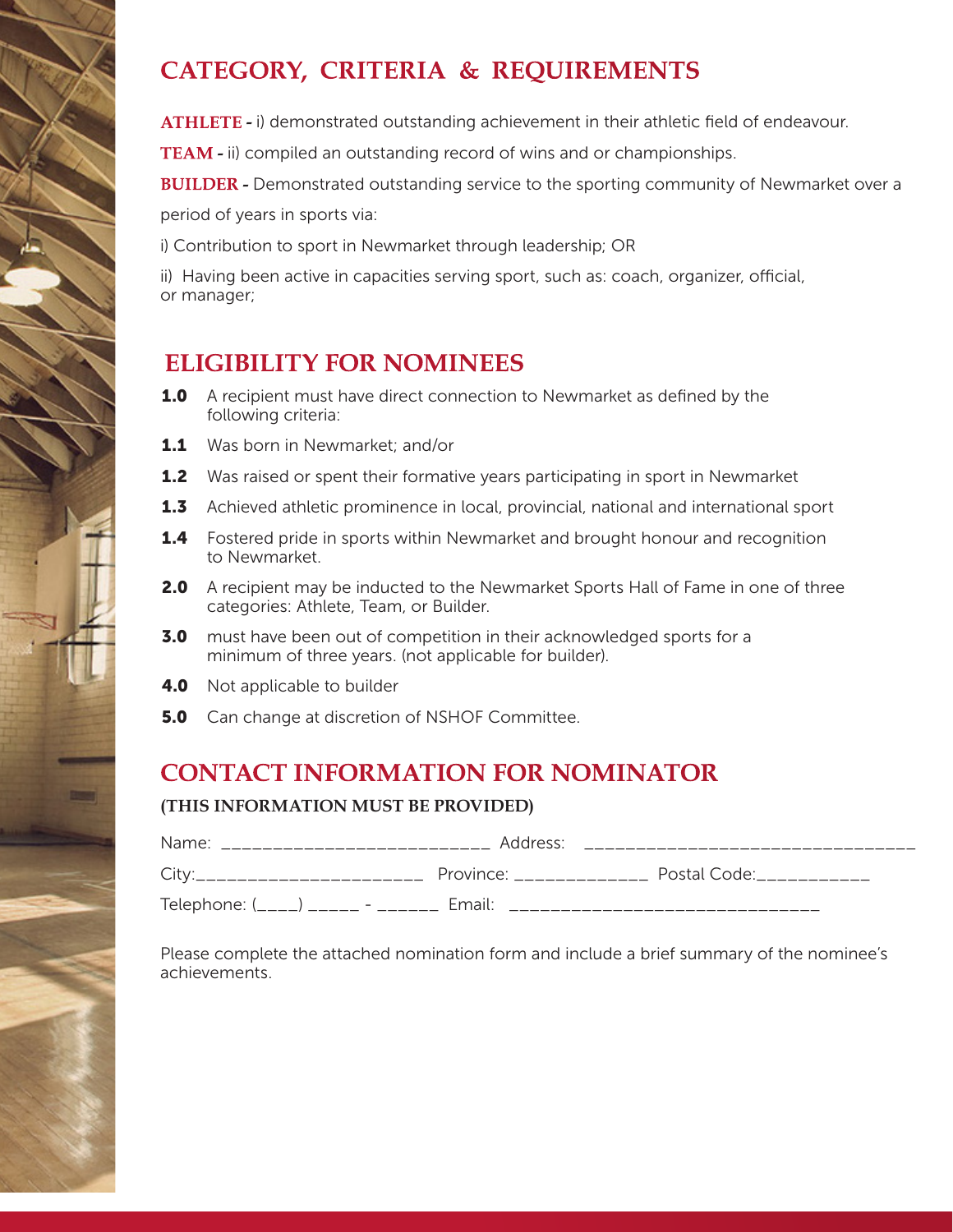### **CATEGORY OF NOMINEE**

## **ATHLETE TEAM BUILDER**

#### **NOMINATION**

(NOMINATORS MUST SELECT ONE SINGULAR CATEGORY – PLEASE CIRCLE ONE ONLY)  **Athlete Team Builder** PERSONAL DETAILS OF NOMINEE 1. Full Name: \_\_\_\_\_\_\_\_\_\_\_\_\_\_\_\_\_\_\_\_\_\_\_\_\_\_\_ 2. Place of Birth:\_\_\_\_\_\_\_\_\_\_\_\_\_\_\_\_\_\_\_\_\_\_\_\_Date of Birth: mm / dd / yyyy 3. Current Address: **Example 2018** Telephone:  $($ \_\_\_ $)$ \_\_\_-\_\_\_\_ Email: \_\_\_\_\_\_\_\_\_\_\_\_\_\_\_\_\_\_\_\_\_\_\_\_\_\_\_\_\_\_\_\_\_\_\_\_\_\_ 4. If deceased, please note date of passing: mm / dd / yyyy Next of Kin (name and contact information): \_\_\_\_\_\_\_\_\_\_\_\_\_\_\_\_\_\_\_\_\_\_\_\_\_\_\_\_\_\_\_\_\_\_ Telephone: (\_\_\_\_\_) \_\_\_\_\_\_\_\_ -\_\_\_\_\_\_\_\_\_ Email: \_\_\_\_\_\_\_\_\_\_\_\_\_\_\_\_\_\_\_\_\_\_\_\_\_\_\_\_\_\_\_\_\_\_ 5. Date of last Competition: \_\_\_\_\_ /\_\_\_\_\_ /\_\_\_\_\_\_\_\_ Local Regional National International Professional

### **CAREER INFORMATION FOR NOMINATIONS**

**Please note – in order for your nomination to be considered, the following must be provided:**

A narrative (typewritten, up to 500 words) describing the achievements of the Nominee as outlined below;

#### **ATHLETE/TEAM**

1. Please list the Nominee's major athletic accomplishments in the sport. The information should indicate the attainment of success in both a local, national and international capacity – example:

#### Date: Level/Name of Competition:

#### Result:

- 1.
- 2.
- 3.

#### **BUILDER**

Please list the Nominee's major contributions to the sport, at what level (local, provincial, national, international) and in what capacity (i.e. volunteer, official, coach, administrator, organizer).

1.

2.

3.